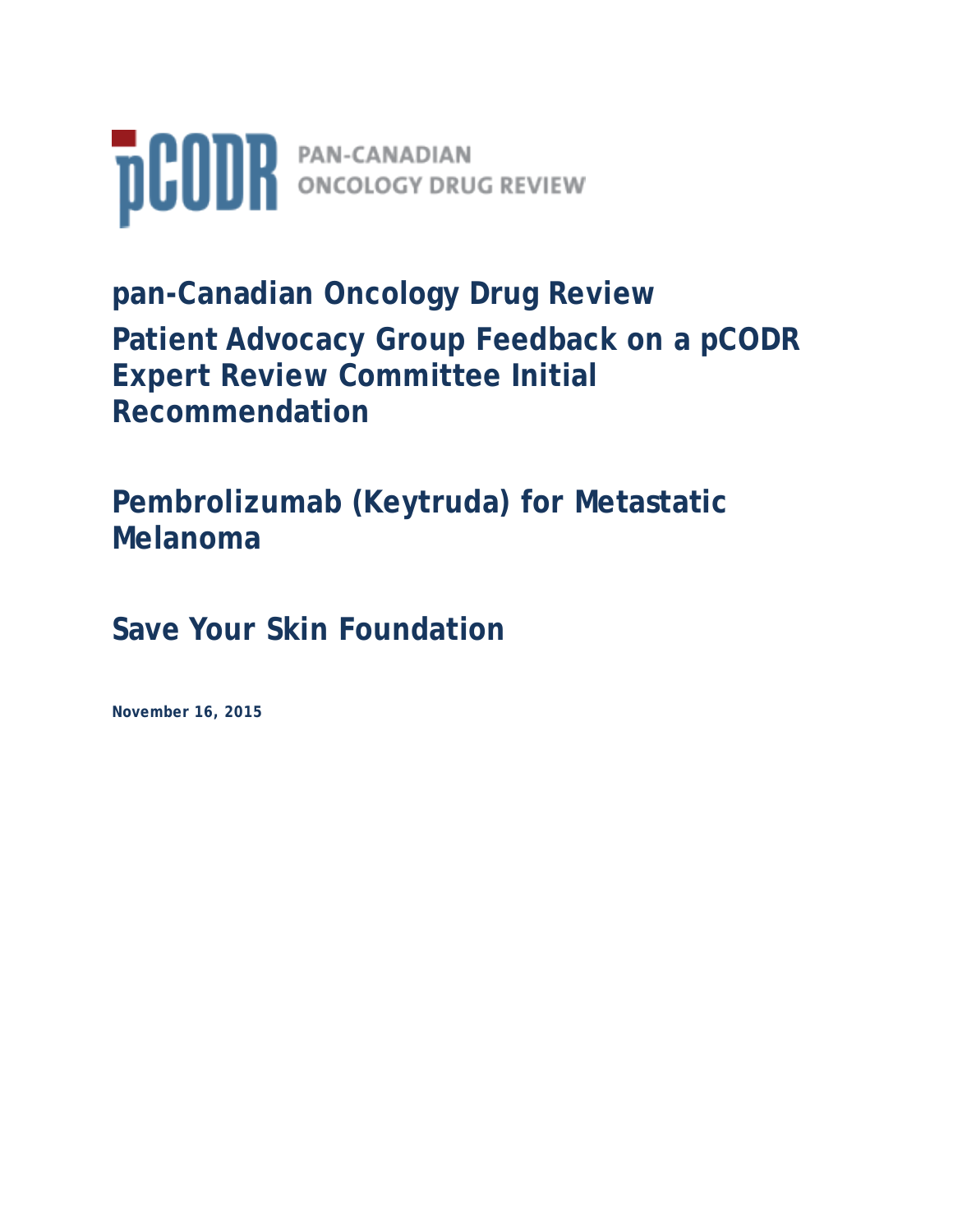# **Feedback on pERC Initial Recommendation**

Name of the drug indication(s): Pembrolizumab (Keytruda) Name of registered patient advocacy group: Save Your Skin Foundation

*\*pCODR may contact this person if comments require clarification. Contact information will not be included in any public posting of this document by pCODR.*

#### **1.1 Comments on the Initial Recommendation**

a) Please indicate if the patient advocacy group agrees or disagrees with the initial recommendation:

x agrees <u>\_\_\_\_</u> agrees in part \_\_\_\_ disagree

*Please explain why the patient advocacy group agrees, agrees in part or disagrees with the initial recommendation.*  SYSF is pleased with this recommendation. Melanoma patients and caregiver interviewed agreed with the committee, that there was a net clinical benefit with pembrolizumab and the toxicity was acceptable. All patients interviewed agreed that their quality of life while on this treatment was greater than anticipated. Feedback from patients was that they have had very few treatment options and would like to ensure that limitations for receiving treatments are few.

b) Notwithstanding the feedback provided in part a) above, please indicate if the patient advocacy group would support this initial recommendation proceeding to final pERC recommendation ("early conversion"), which would occur within 2(two) business days of the end of the consultation period.

| X. | Support conversion to final<br>recommendation.              | Do not support conversion to final<br>recommendation. |
|----|-------------------------------------------------------------|-------------------------------------------------------|
|    | Recommendation does not require<br>reconsideration by pERC. | Recommendation should be<br>reconsidered by pERC.     |

c) Please provide feedback on the initial recommendation. Is the initial recommendation or are the components of the recommendation (e.g., clinical and economic evidence) clearly worded? Is the intent clear? Are the reasons clear?

| Page<br>Number | Section<br>Title | Paragraph,<br>Line Number | Comments and Suggested Changes to<br><b>Improve Clarity</b> |
|----------------|------------------|---------------------------|-------------------------------------------------------------|
|                |                  |                           |                                                             |
|                |                  |                           |                                                             |
|                |                  |                           |                                                             |
|                |                  |                           |                                                             |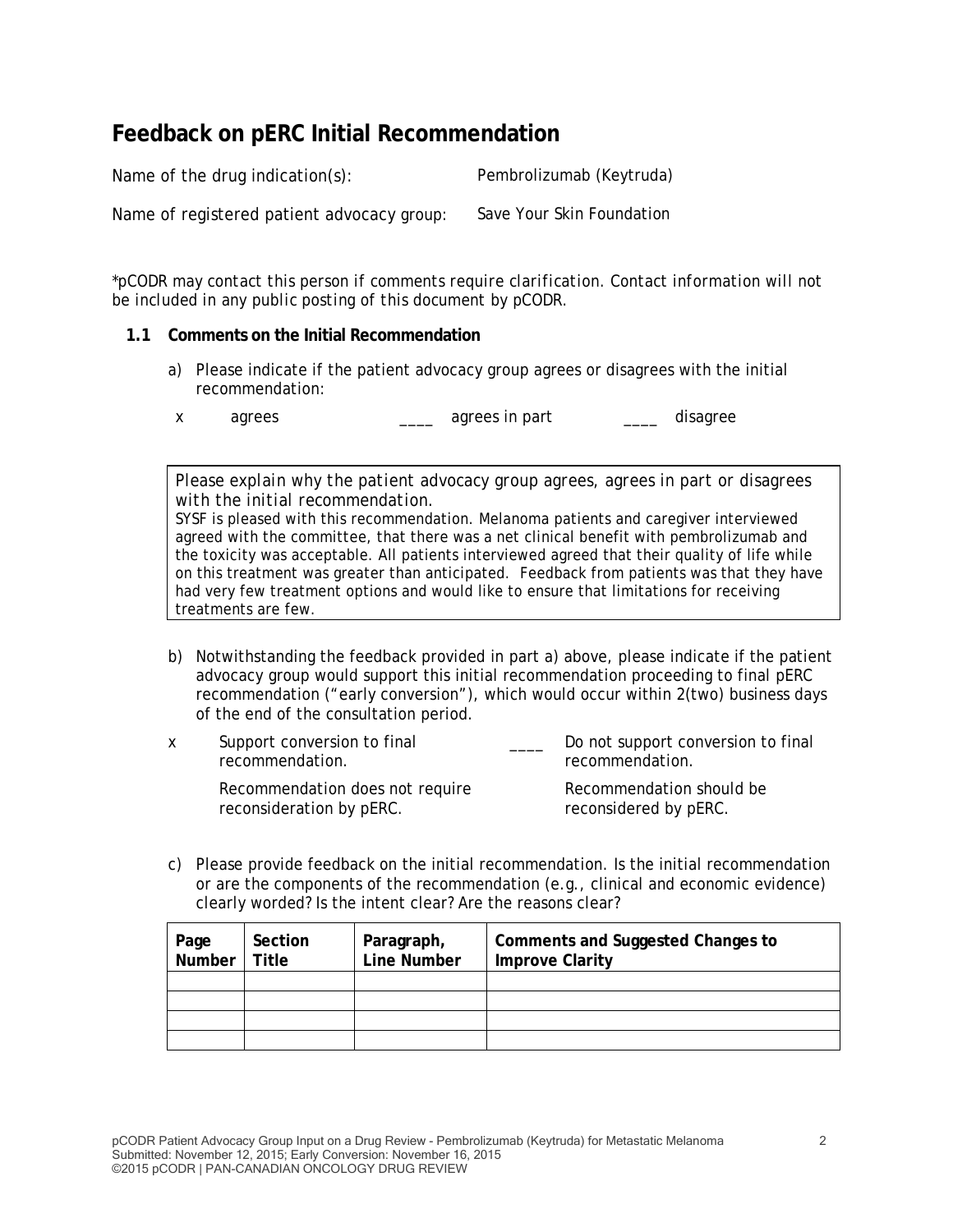#### **1.2 Comments Related to Patient Advocacy Group Input**

Please provide feedback on any issues not adequately addressed in the initial recommendation based on patient advocacy group input provided at the outset of the review on outcomes or issues important to patients that were identified in the submitted patient input. Please note that new evidence will be not considered during this part of the review process, however, it may be eligible for a Resubmission. If you are unclear as to whether the information you are providing is eligible for a Resubmission, please contact the pCODR Secretariat.

Examples of issues to consider include: what are the impacts of the condition on patients' daily living? Are the needs of patients being met by existing therapies? Are there unmet needs? Will the agents included in this recommendation affect the lives of patients? Do they have any disadvantages? Stakeholders may also consider other factors not listed here.

| Page   Section<br>Number   Title | Section | Paragraph,<br>Line Number | Comments related to initial patient advocacy<br>group input |
|----------------------------------|---------|---------------------------|-------------------------------------------------------------|
|                                  |         |                           |                                                             |
|                                  |         |                           |                                                             |
|                                  |         |                           |                                                             |
|                                  |         |                           |                                                             |

#### **1.3 Additional Comments About the Initial Recommendation Document**

Please provide any additional comments:

| Page   Section<br>Number   Title | Section | Paragraph,<br>Line Number | <b>Additional Comments</b> |
|----------------------------------|---------|---------------------------|----------------------------|
|                                  |         |                           |                            |
|                                  |         |                           |                            |
|                                  |         |                           |                            |
|                                  |         |                           |                            |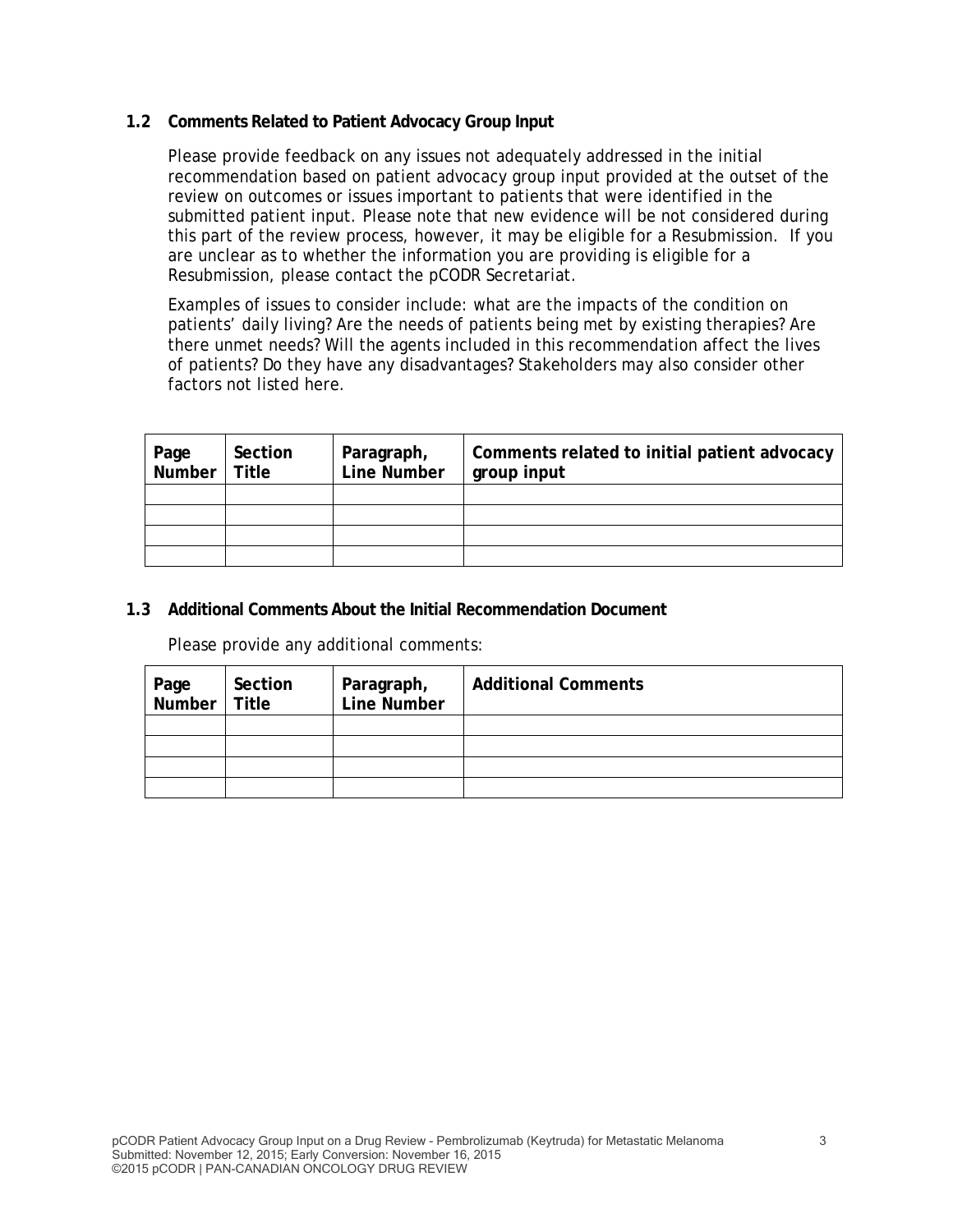## **About Completing This Template**

pCODR invites those registered patient advocacy groups that provided input on the drug under review **prior** to deliberation by the pCODR Expert Review Committee (pERC), to also provide feedback and comments on the initial recommendation made by pERC. (See www.cadth.ca/pcodr for information regarding review status and feedback deadlines.)

As part of the pCODR review process, the pCODR Expert Review Committee makes an initial recommendation based on its review of the clinical, economic and patient evidence for a drug. (See www.cadth.ca/pcodr for a description of the pCODR process.) The initial recommendation is then posted for feedback and comments from various stakeholders. The pCODR Expert Review Committee welcomes comments and feedback that will help the members understand why the patient advocacy groups agree or disagree with the initial recommendation. In addition, the members of pERC would like to know if there is any lack of clarity in the document and if so, what could be done to improve the clarity of the information in the initial recommendation. Other comments are welcome as well.

All stakeholders have 10 (ten) business days within which to provide their feedback on the initial recommendation and rationale. If all invited stakeholders, including registered patient advocacy groups, agree with the recommended clinical population described in the initial recommendation, it will proceed to a final pERC recommendation by 2 (two) business days after the end of the consultation (feedback) period. This is called an "early conversion" of an initial recommendation to a final recommendation.

If any one of the invited stakeholders does not support the initial recommendation proceeding to final pERC recommendation, pERC will review all feedback and comments received at the next possible pERC meeting. Based on the feedback received, pERC will consider revising the recommendation document as appropriate. It should be noted that the initial recommendation and rationale for it may or may not change following consultation with stakeholders.

The final pERC recommendation will be made available to the participating provincial and territorial ministries of health and cancer agencies for their use in guiding their funding decisions and will also be made publicly available once it has been finalized.

### **Instructions for Providing Feedback**

- a) Only registered patient advocacy groups that provided input at the beginning of the review of the drug can provide feedback on the initial recommendation.
	- Please note that only one submission per patient advocacy group is permitted. This applies to those groups with both national and provincial / territorial offices; only one submission for the entire patient advocacy group will be accepted. If more than one submission is made, only the first submission will be considered.
	- Individual patients should contact a patient advocacy group that is representative of their condition to have their input added to that of the group. If there is no patient advocacy group for the particular tumour, patients should contact pCODR for direction at www.cadth.ca/pcodr.